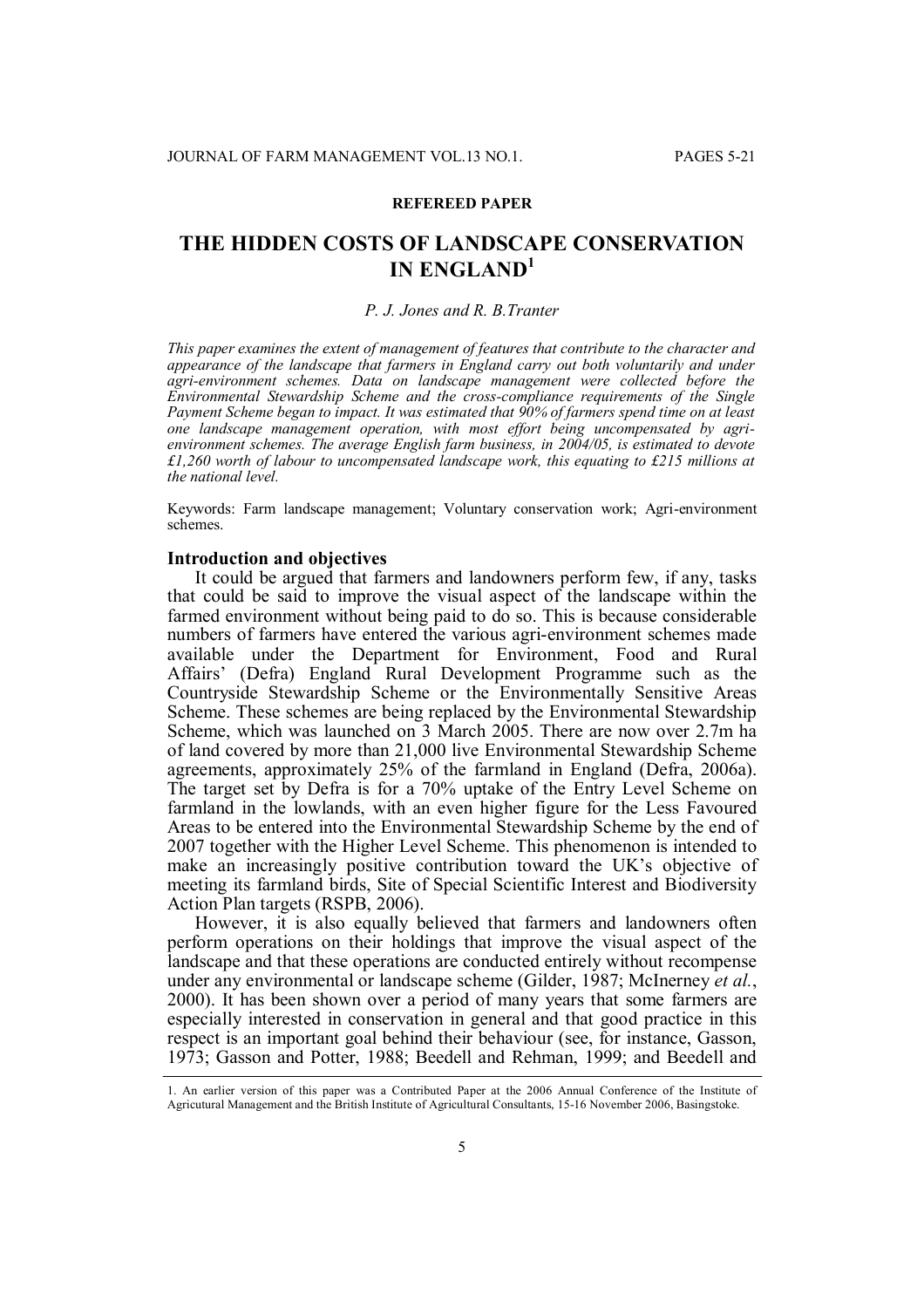## Rehman, 2000).

For some 10 years or so, policy makers have recognised what they have termed the 'multifunctional nature of Europe's agriculture' and the part this plays in the rural economy, the environment and the landscape (Commission, 1997; OECD, 2000). Such public goods, such as the provision of landscape and wildlife habitat by farmers, have had, in more recent times, some recompense through agri-environment schemes, but much provision still goes uncompensated. This phenomenon has also attracted the attention of agricultural economists who have started to attempt to value the provision of such public goods and to discuss the issue of the supply of these goods and the slope and position of the supply curve (e.g. Swinbank and Tranter, 2004; Swinbank, 2002; Randall, 2002). Efforts in this regard have been hampered by the fact that there has been very little data available on the quantity of such public goods that farmers will supply in the absence of payment. As a result, the main thrust of the original research that led to this paper was to establish, empirically, the extent to which such operations are performed and to calculate, if possible, a monetary value for those operations which presently go uncompensated. Thus, the joint objectives of the research were:

- to discover what type of landscape management operations were regularly carried out by farmers and how much time was committed by them to those operations; and to
- quantify how much of the landscape management operations carried out were compensated by farmers' membership of environmental schemes and, by extension, how much work is carried out at the individual farmer's own expense.

The research was conducted during 2005-06 on behalf of the Campaign to Protect Rural England (CPRE) and the National Farmers' Union (NFU); full details are provided by Jones *et al*. (2006).

#### **Research materials, method and sample characteristics**

The research was based on data collected from farmers by a questionnaire sent to a randomly selected sample of 2084 NFU members throughout England, representing all farming sectors. The questionnaires were sent out on 26 and 27 May 2005 by the NFU, with a covering letter from the NFU President and the Chief Executive of the CPRE, explaining the purpose of the research. The first response was received on 3 June 2005 and the sample was closed on 13 September 2005. One reminder letter was sent out. The final response rate was 16.8% (355 clean questionnaires). This response rate is somewhat low for postal surveys of this kind but it is, perhaps, understandable in view of the fact that data collection not only took place in the summer, this was also a particularly difficult time for many farmers, coinciding as it did, with the implementation of the Single Farm Payment Scheme.

Respondents returned their questionnaires directly to the NFU to ensure complete confidentiality concerning identity. The NFU then forwarded anonymised questionnaires to the authors for analysis, together with the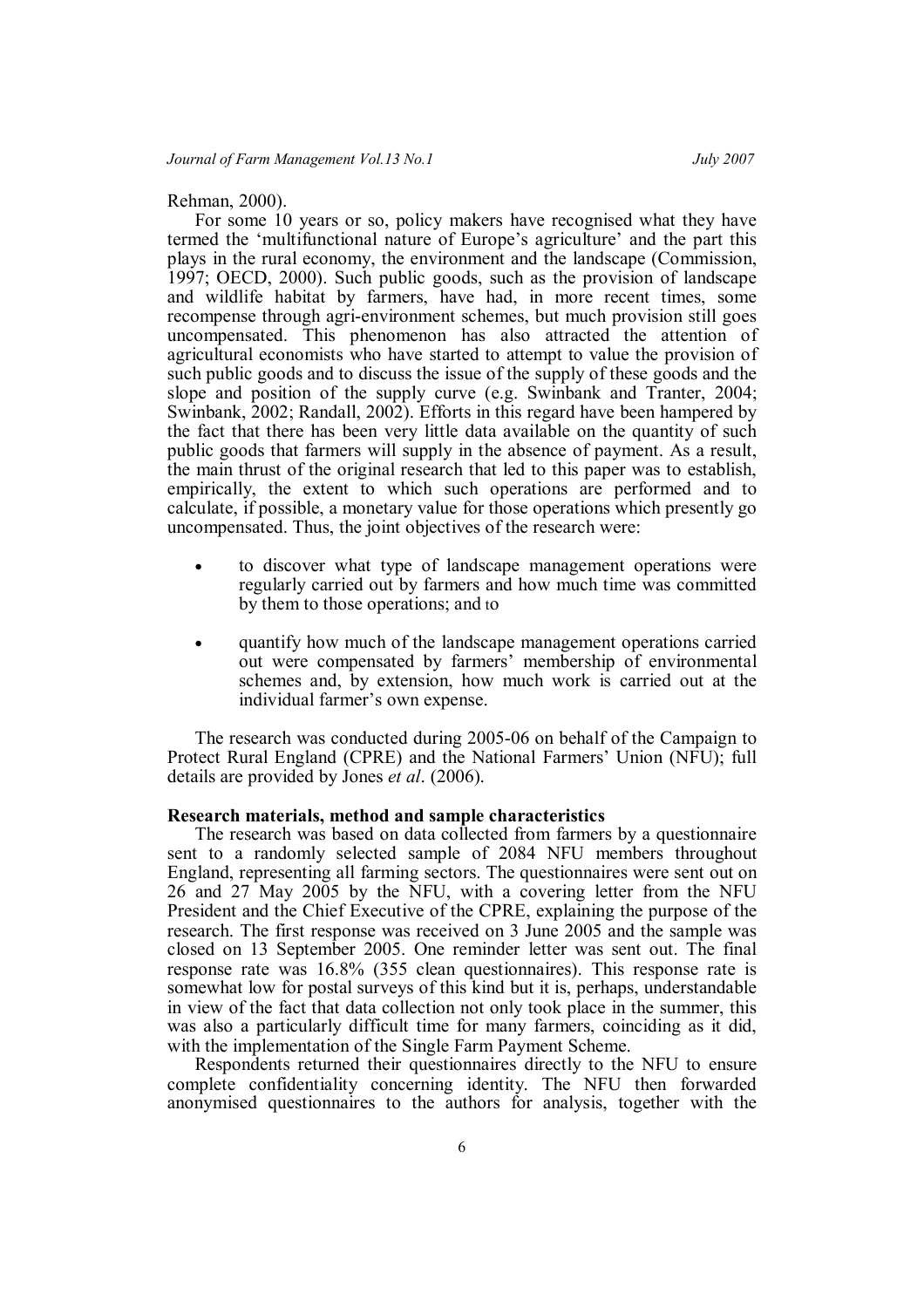addition of basic demographic and farm structure data extracted from the NFU's own membership database.

To test sample representativeness, the distribution of farms over size and farm type categories was compared with the distribution seen in official statistics. As might have been expected, there is some under-representation in the number of farms in the smallest size category and some overrepresentation in the number in the largest size category (see Figure 1). Medium-sized farms are relatively well represented. Under-representation of smaller farms is a common problem with farm surveys, as smaller farms are much more likely than larger ones to slip through the sampler's net for a number of reasons<sup>2</sup> and, as there is also greater pressure on labour resources on these small farms, surveys and other 'non-essentials' are often just ignored by the farmers.

*Figure 1. Comparison of survey respondents' and Defra June Census farm size distributions*



To examine the representativeness of the sectoral coverage of the sample respondents, a classification of survey farms was created on the basis of predominant enterprise to approximate to the Defra Robust Farm Type Methodology. The predominant enterprise was identified on the basis of the Standard Gross Margin contribution of each enterprise to the farm total. Standard Gross Margin estimates for each farm enterprise were derived from Nix (2005). As Table 1 shows, the sample is under-represented in terms of the 'Other' farm type category and over-represented in terms of 'Cereals' farms. This effect is linked with the farm size issue, as the under-representation of farms classified as 'Other' is largely due to the absence of smaller farms which

<sup>2.</sup> Some of these reasons are that: there is often no record of the existence of these farms in telephone and business directories; and these businesses are often managed on a part-time basis by new entrants to farming and are, therefore, less embedded in the rural support infrastructure, such as trade associations, consultancy and advice services etc.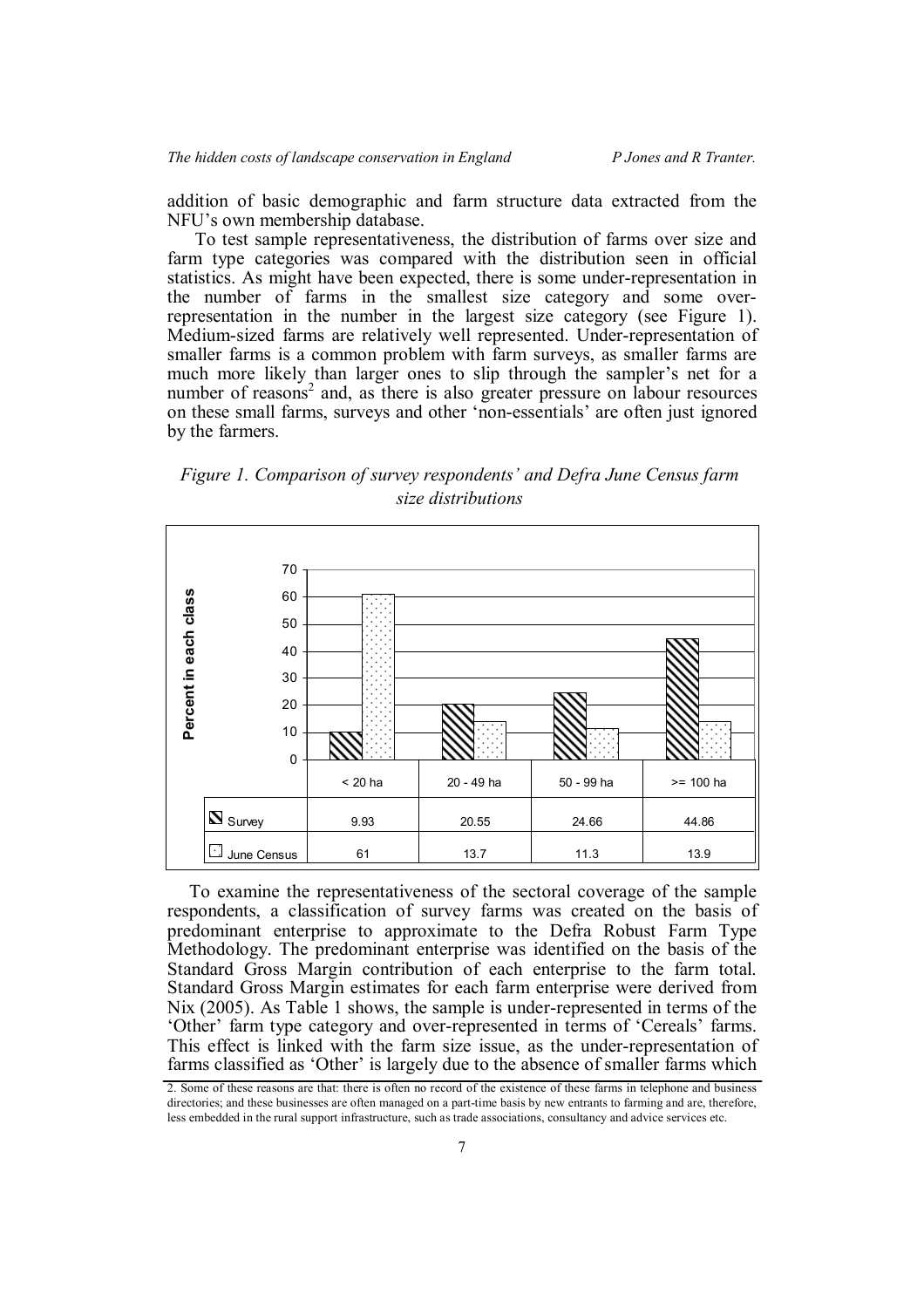would tend to fall into this category by virtue of their irregular farm management approaches and enterprises, especially where horses are the dominant enterprise. Conversely, cereal farms tend to be larger on average than other farm types. It should also be mentioned here that NFU members might be different from the population of farmers at large in terms of a wide range of farmer and farm characteristics. No definitive figures are available to prove this but, anecdotally, it is believed that NFU members are more likely to be owner-occupiers and to have large farm businesses than the norm.

| Farm type         | Number of<br>survey farms | Percent of survey farms<br>in each farm type<br>category | Actual distribution of farm<br>types as reported in the 2003<br>June Census $(\% )$ |
|-------------------|---------------------------|----------------------------------------------------------|-------------------------------------------------------------------------------------|
| Cereals           | 107                       | 39.1                                                     | 11.3                                                                                |
| General arable    | 28                        | 10.2                                                     | 4.9                                                                                 |
| Horticulture      | 4                         | 1.5                                                      | 5.1                                                                                 |
| Dairy             | 37                        | 13.5                                                     | 7.6                                                                                 |
| Lowland livestock | 37                        | 13.5                                                     | 18.0                                                                                |
| Upland livestock  | 17                        | 6.2                                                      | 6.3                                                                                 |
| Mixed             | 28                        | 10.2                                                     | 5.5                                                                                 |
| Pig and poultry   | 15                        | 5.5                                                      | 3.7                                                                                 |
| Other             | 1                         | 0.4                                                      | 37.6                                                                                |

*Table 1. The farm type classes of the survey respondents compared with official national figures*

These comparisons reveal that some steps will have to be taken to ensure that the sample data are representative when raising results to the national level. In the results presented below, this has been achieved by, first, estimating results for the different farm size categories separately and, then, weighting these according to their June Census distribution. Because of the interlinking of the size and farm type dimensions, the steps taken to overcome the size bias may be expected to have, to a great extent, simultaneously dealt with the bias in the distribution of farm types. Assuming that farmers in each of the size categories are representative of the populations from which they are drawn, then this weighting should correct the sample representativeness of a whole raft of farm and farmer attributes, including farmer attitudes, where these may differ according to farm size.

Farmers were asked whether they were in receipt of farming subsidy payments before 1 January 2005, that is, before the introduction of the SFP in England. Most respondents (82%) were, with the remaining respondents engaging in agricultural or animal husbandry activities in unsupported sectors of one type or another.

Table 2 reveals that, at the time of survey, the rate of agri-environment scheme membership varies quite considerably between regions, with relatively few farms in schemes in the West Midlands and the North East, and higher rates, around a third of farms, in the South East and South West of England.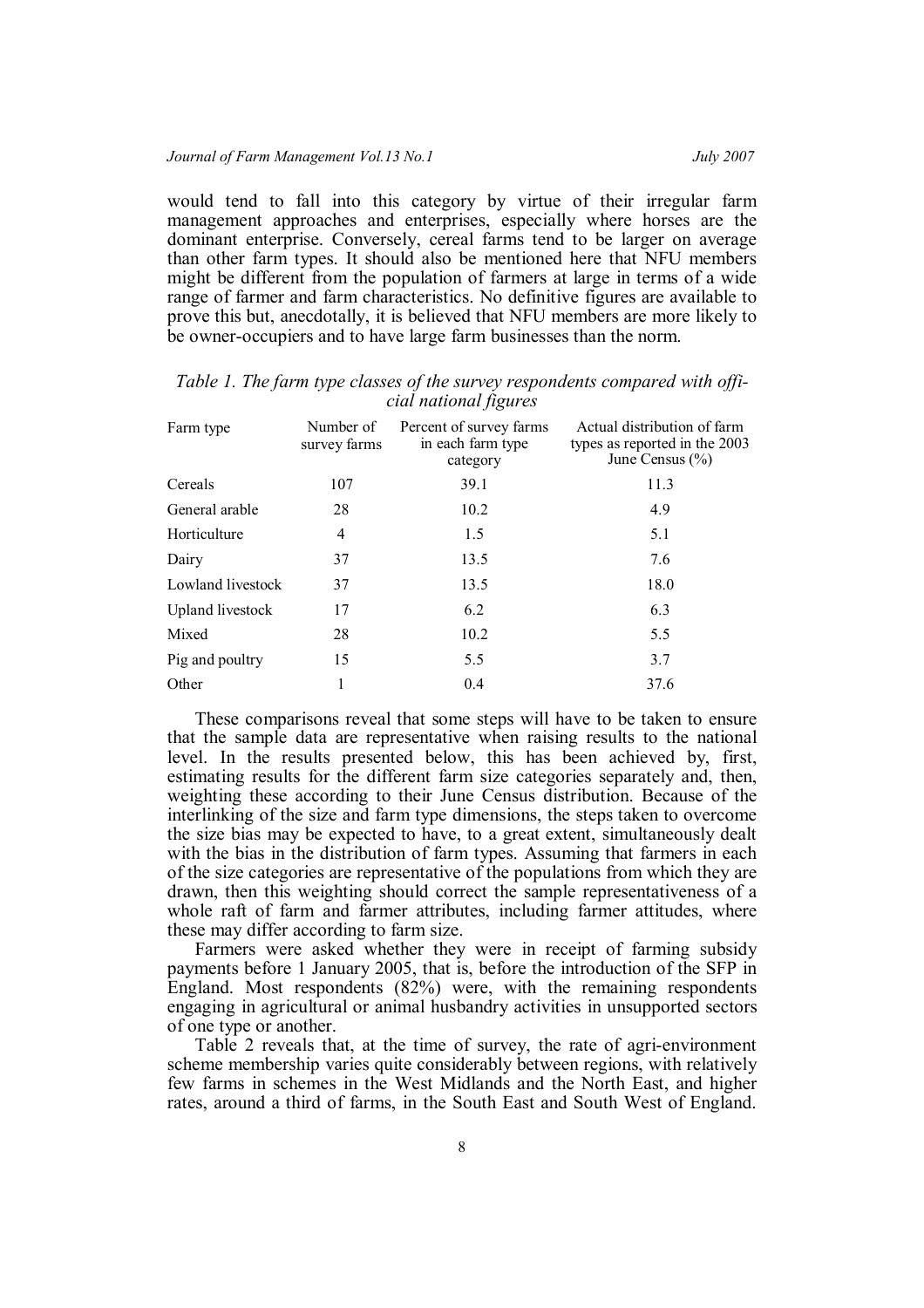|  |                                                  |  | Table 2. The incidence of agri-environment scheme membership among survey |
|--|--------------------------------------------------|--|---------------------------------------------------------------------------|
|  | farms and their use of labour for these purposes |  |                                                                           |

| Government Office Regions | Proportion of survey farms in agri Av. hours managing landscape<br>-environment schemes $(\% )$ | under schemes (hours/farm/<br>year) |
|---------------------------|-------------------------------------------------------------------------------------------------|-------------------------------------|
| East Midlands             | 19.1                                                                                            | 258.3                               |
| Eastern England           | 20.3                                                                                            | 317.8                               |
| North East                | 12.5                                                                                            | 120.0                               |
| North West                | 25.0                                                                                            | 222.2                               |
| South East                | 29.3                                                                                            | 146.1                               |
| South West                | 33.0                                                                                            | 162.3                               |
| West Midlands             | 12.1                                                                                            | 53.8                                |
| Yorkshire & Humberside    | 17.1                                                                                            | 249.8                               |

Larger farms were much more likely to be in agri-environment schemes and the rate of membership among the smallest class was very low nationally.

Most respondents (67% of those not currently in ESA or CSS) stated that they had applied, or intended to join, the whole farm 'broad and shallow' Entry Level Scheme options of the Environmental Stewardship Scheme (see Figure 2) with very few advising that they either had, or were, considering applying to enter the Higher Level Scheme (13% of all respondents). Current agri-environment scheme membership significantly affects the pattern of response to the question of ESS membership, with few farmers already in schemes looking to join the ESS. However, since the research was conducted, Defra have relaxed the stipulation that required those already in the Countryside Stewardship Scheme or the Environmentally Sensitive Area



*Figure 2. Applications to the Environmental Stewardship Scheme by survey respondents*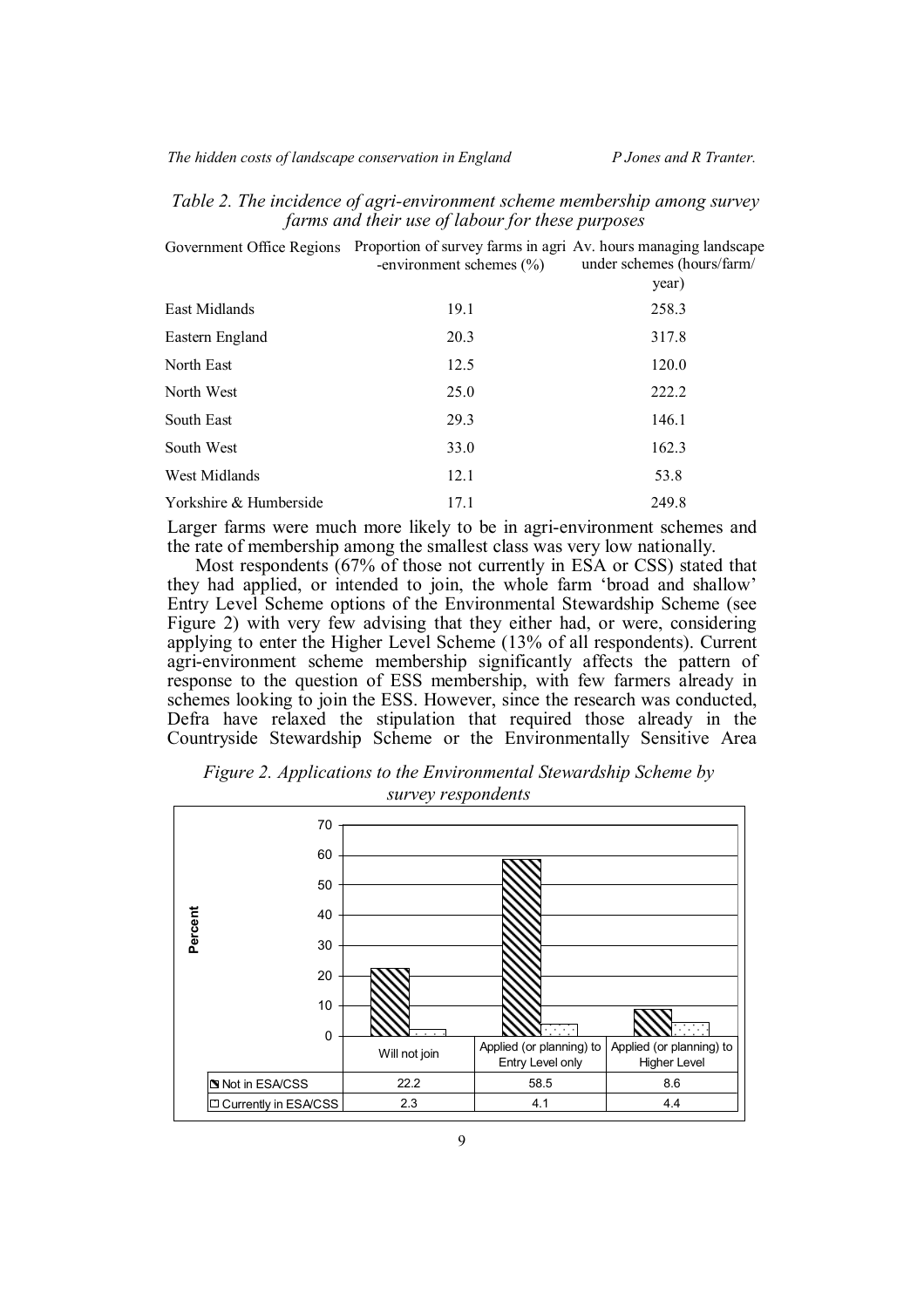Scheme to complete the remaining term of their current agreements before applying for support under the Higher Level Scheme and 'switching' from CSS and ESA to HLS before the end of the present agreement is now permissible. Of those who stated that they will not join Environmental Stewardship at any level, 64% were in receipt of Pillar I subsidy payments. For these, refusal to join at least the Entry Level Scheme would appear at first sight, in view of the likely increased modulation of Pillar I payments in the future, to be an irrational decision unless these farmers are intending to offset the effects of modulation and degressivity by some other means, e.g. the sale or lease of their holding, diversification into non-agricultural uses, or intensification of existing agricultural production.

## **Results**

The survey revealed that over 90% of respondents carry out some measure of landscape management already, whether within the terms of an agrienvironment scheme, or not. As Figure 3 shows, there is only modest variation in this activity rate between farm size groups, with no obvious size-related trend. However, in the largest farm size class, much more agri-environment scheme activity was shown.

Figure 4 shows that there is only minor variation in landscape management activity over farm types, with the highest recorded rate observed for dairy



*Figure 3. Proportion of survey farmers reporting some landscape management activity by farm size group %.*

farms and the lowest for mixed farms. This result implies that farmers operating more intensive and specialist farms value landscape management activity as highly, compared to other farming goals, as their non-specialist counterparts. Operators of non-specialist and mixed farms might be perceived as being more conservation minded, by virtue of their adoption of farming systems that are widely regarded as more environmentally benign than specialised systems. Respondents were asked to state what landscape features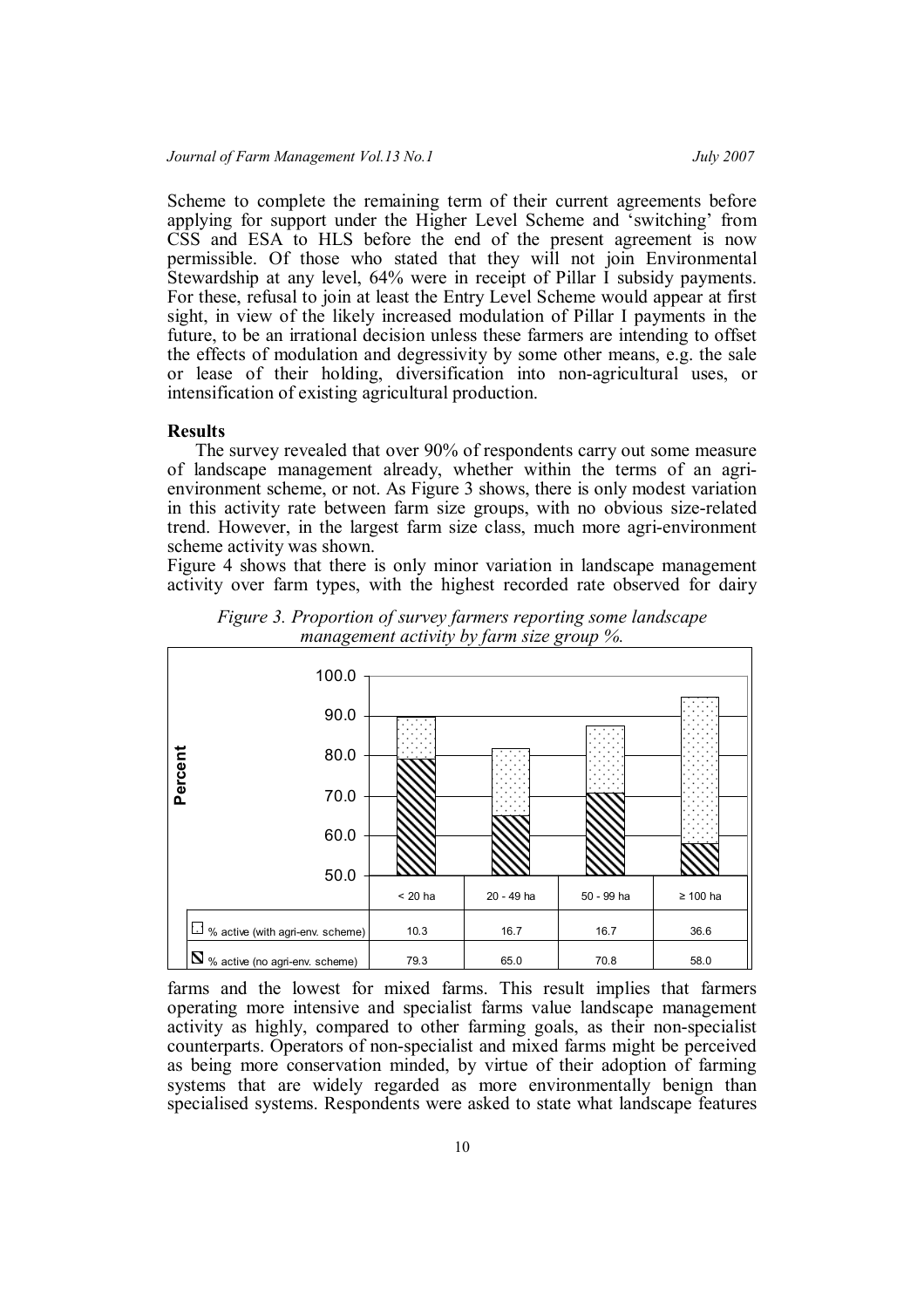*The hidden costs of landscape conservation in England* P Jones and R Tranter.

they managed, irrespective of whether they were compensated for doing so. Figure 5 reveals that the four most widely undertaken operations were

*Figure 4. Proportion of survey farmers reporting some landscape management activity by farm type %.*



hedgerow trimming, followed by maintenance of ditches and ponds, managing hay meadows<sup>3</sup> and footpath maintenance. Other management activities such as dry-stone walling and maintenance of lowland heath or upland moor, while environmentally important, are of more local, regional provenance and thus do



*Figure 5. Proportion of respondents who manage countryside features (%)*

3. Management of hay meadows includes mowing, baling and tedding.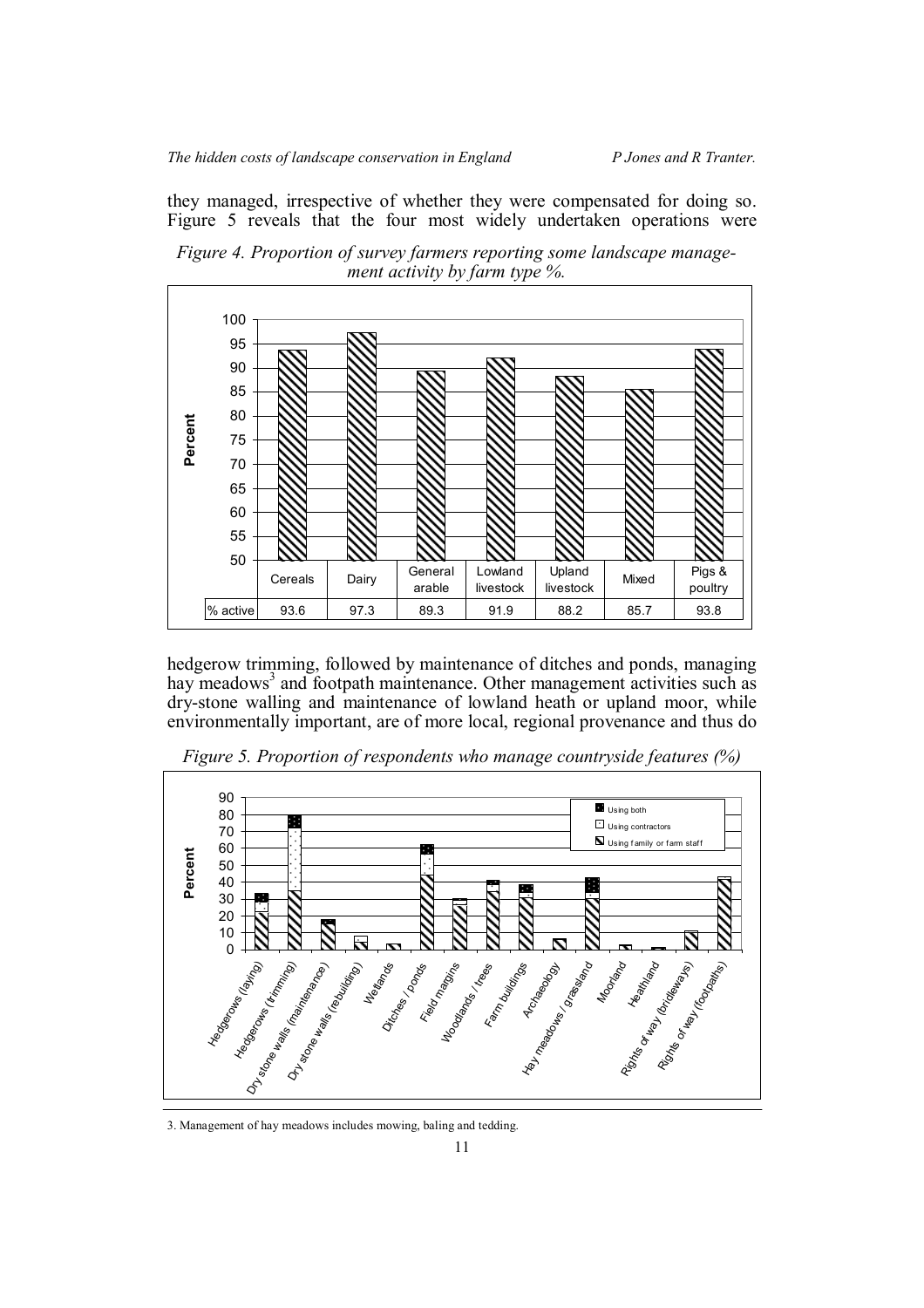not feature so prominently in the national analysis reported here.

Whilst there appears to be no major undersupply of skills available in the immediate proximity of farms for many of our respondents, the survey revealed that there does appear to be something of a shortage of local craftsmen available for specialist tasks such as work on old farm buildings and dry stone walls even in those areas of England where these features are most often found.

In addition to identifying the range of farmers' countryside management operations, the survey also established the amount of effort (i.e. labour and contractor<sup>4</sup> hours) expended on each of these operations, both compensated by agri-environment schemes and uncompensated. The results reveal that, taking both these types of countryside management operations together, hedge trimming and laying are the major consumers of labour resources (see Figure 6).

*Figure 6. Amount of time spent each year, on average, managing countryside features (compensated and uncompensated farm labour plus contractors hours, both within and outside agri-environment schemes)*



Management of footpaths and bridleways, which have a high frequency of occurrence, is less important in terms of labour and contractor use than operations directed at management and/or maintenance of farm buildings, or woodland and tree management. Maintenance of these two types of public rights of way also requires relatively light use of contractors. Another labour and contractor intensive operation would appear to be the management of hay meadows. However, this result needs to be treated with a degree of caution, as it is not entirely clear from the responses whether this particular management task should be considered as conservation activity in the same way as the others are. This was intended to capture the management of traditional, lowfertility, species-rich, hay meadows and it is possible that the term 'hay meadow' has been interpreted by some respondents to mean any grassland

<sup>4.</sup> Contractor costs are the 'actual' rates derived from the survey and are 'whole costs', i.e. they include machinery costs.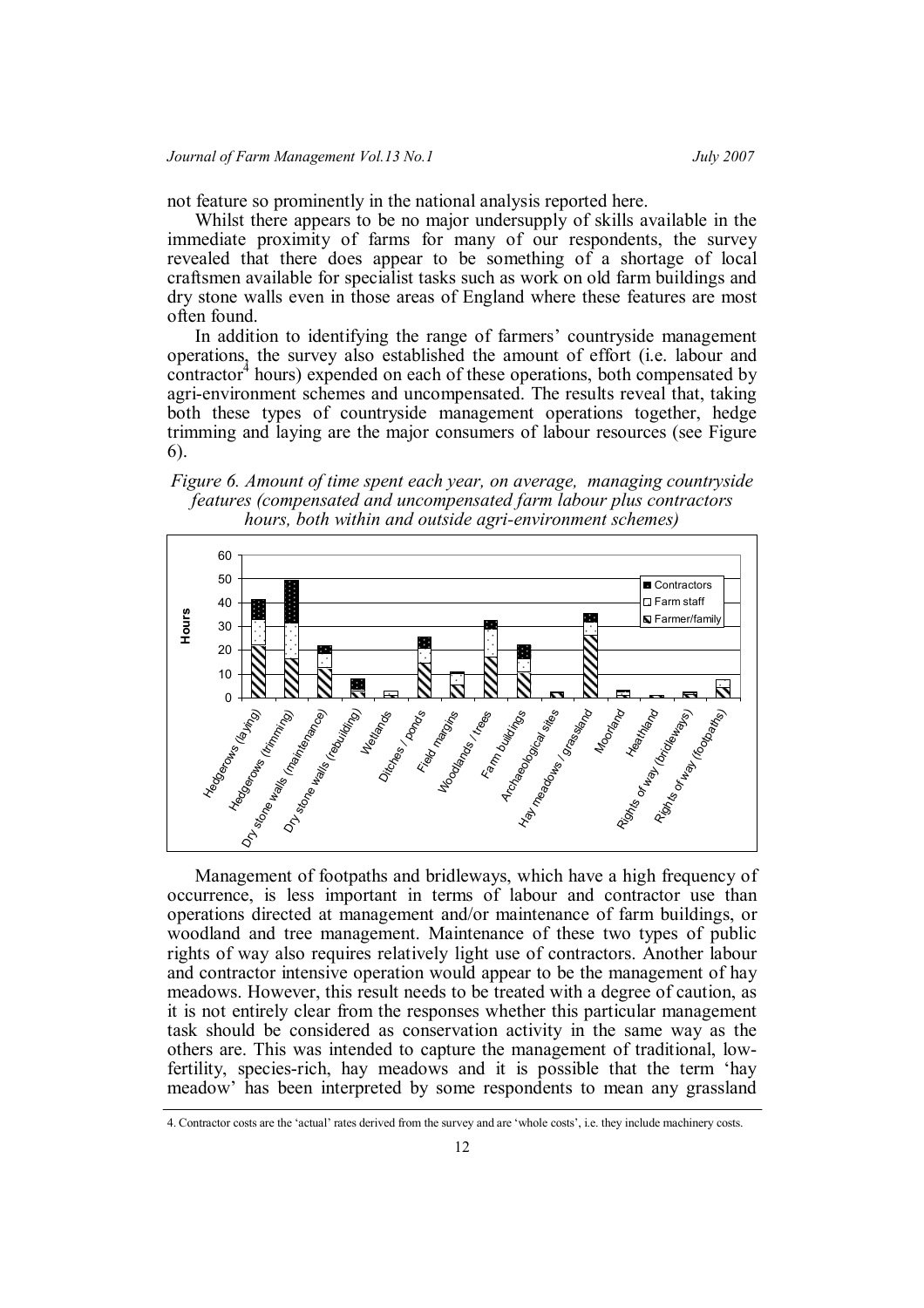from which a grass crop of any type is taken. In view of this, it would, perhaps, be safer to define this activity simply as management of 'grassland'.

There is some variation in activities which make the biggest management demands by farm type, with hedge laying and trimming, ditch and pond maintenance and hay meadow management more common on lowland farm types, while the maintenance and re-building of stone walls were the most important activities, followed by hay meadow management and work on farm buildings, on upland livestock farms. An average of 264.6 hours of work was devoted to landscape management, by all types of labour, on sample farms.

Table 3 shows the proportion of total landscape management work, labour and contractor hours, committed on respondents' farms that is uncompensated i.e. not managed under an agri-environment scheme agreement. This

## *Table 3. Time (hours) spent managing landscape features (both uncompensated and compensated under environment schemes), together with the proportion (%) of this that is compensated plus comparison with data from an earlier survey*

|                                  | Total hours worked<br>(both farm labour and<br>contractors) | Environment<br>schemes from: this<br>survey | Environment schemes<br>from: a previous survey |
|----------------------------------|-------------------------------------------------------------|---------------------------------------------|------------------------------------------------|
| Hedgerows (laying)               | 41.1                                                        | 29                                          | n.a.                                           |
| Hedgerows<br>$(\text{trimming})$ | 49.6                                                        | 16                                          | 11                                             |
| Dry stone walls<br>(maintenance) | 21.8                                                        | 14                                          | 17                                             |
| Dry stone walls<br>(rebuilding)  | 7.8                                                         | 37                                          | n.a.                                           |
| Wetlands                         | 2.7                                                         | 12                                          | n.a.                                           |
| Ditches / ponds                  | 25.3                                                        | 6                                           | $8^2$                                          |
| Field margins                    | 10.6                                                        | 24                                          | n.a.                                           |
| Woodlands / trees                | 32.4                                                        | 5                                           | $4^3$                                          |
| Farm buildings                   | 22.0                                                        | 4                                           | 4                                              |
| Archaeological sites             | 2.4                                                         | $\boldsymbol{0}$                            | n.a.                                           |
| Hay meadows                      | 35.3                                                        | 17                                          | n.a.                                           |
| Moorland                         | 2.9                                                         | 37                                          | n.a.                                           |
| Heathland                        | 0.8                                                         | 57                                          | n.a.                                           |
| Rights of way<br>(bridleways)    | 2.3                                                         | 5                                           | n.a.                                           |
| Rights of way<br>(footpaths)     | 7.6                                                         | 4                                           | 10 <sup>4</sup>                                |
| Total                            | 264.6                                                       |                                             |                                                |

1.Results represent the proportion of landscape management activities which are associated with agri-environment schemes , and with maintenance activities, but not capital expenditures (McInerney *et al.*, 2000).

2. Ponds only.

3. Casual tree planting.

4. Footpaths and bridleways.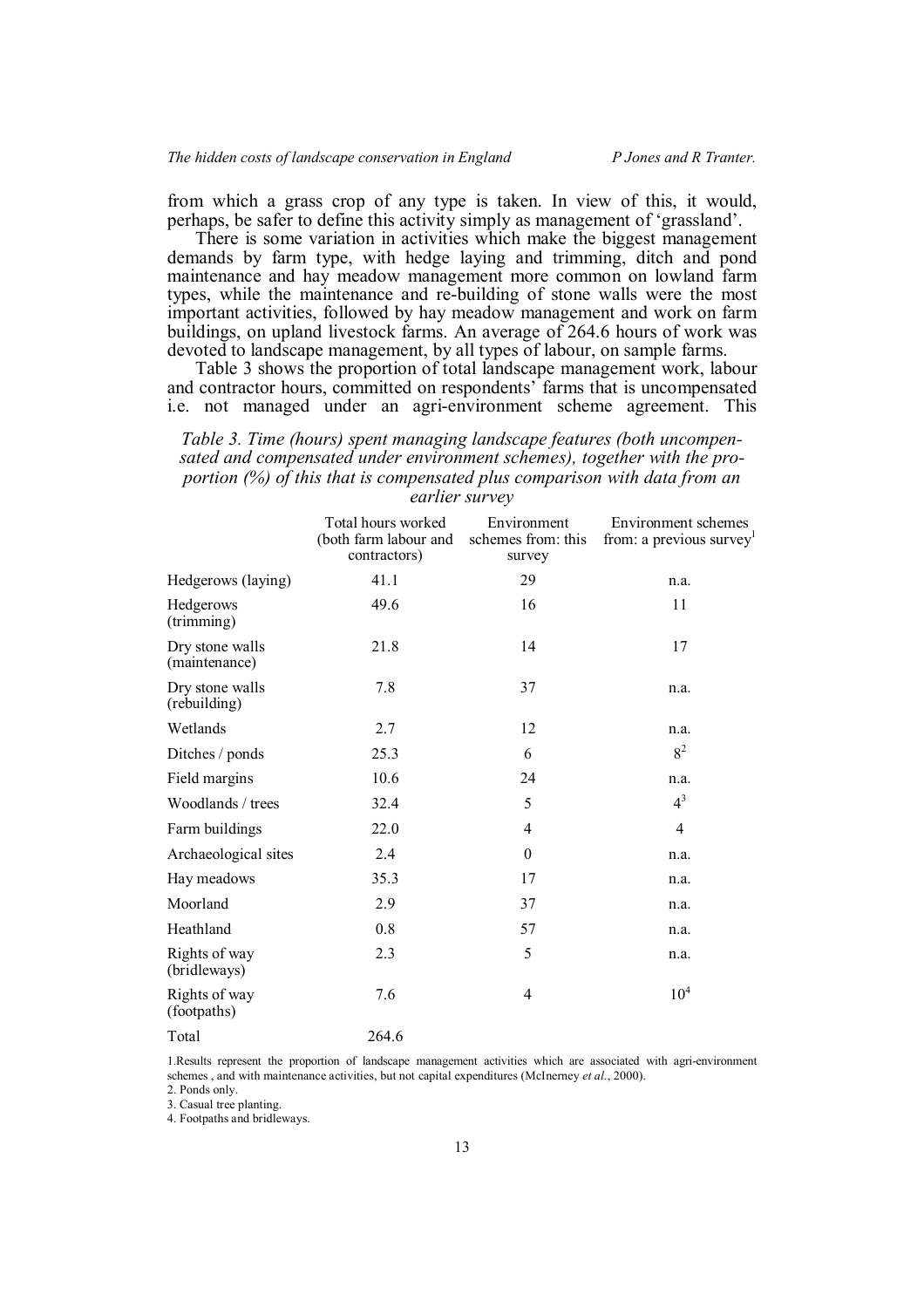proportion varies considerably between activities, to some extent reflecting the possibilities for support for each under the CSS and ESA schemes (ESA management options vary between the 22 schemes). The highest proportion of work undertaken under agri-environment schemes is seen for activities such as dry stone wall maintenance and heathland management and, to a lesser extent, hedgerow laying. Smaller amounts of compensated work are involved for the activities of maintenance of ditches and ponds, protection of archaeological features and maintenance of woodlands and rights of way. It is instructive to observe that management operations with low potential for compensation from the public purse are by no means the least widely carried out and, indeed, some (e.g. hedgerow trimming and ditch and pond management) are among the heaviest users of labour. Table 3 also shows similar estimates taken from McInerney *et al.* (2000) where appropriate comparison can be made. Comparison of the two data sources reveals that the amount of time spent managing landscape features under agri-environment schemes, as a proportion of total time committed, has not changed very much in the last 5 years in spite of an increase in the number of scheme agreements. This, tantalisingly, suggests a general increase in the amount of environmental management undertaken on farms, perhaps as a consequence of the increasing environmental awareness of farmers.

Deducting hours committed to landscape management under agrienvironment schemes leaves the uncompensated body of work. Deducting from this, the hours carried out by contractors leaves the body of uncompensated labour carried out by unpaid family and paid farm staff. For simplicity, we assumed that the ratio of the various types of farm labour deployed does not vary between compensated and uncompensated activity within the same landscape management operation. As no costs are available from the survey for farm labour, it has been necessary to apply a representative wage rate in order to estimate the cost of uncompensated farm labour effort. A variety of published wage rate data were available, produced by different institutions for different purposes and accounting for a variety of labour types and categories of labour costs. For these purposes, an appropriate wage rate was derived from the Defra Earnings and Hours Survey (Defra, 2005a). In the calculations it was assumed that all farm labour effort on landscape management was fully charged. In reality, some of these costs will not have been charged against the farm business i.e. they will have been counted as unpaid farmer and family labour. However, it needs to be recognised that such labour does have an opportunity cost.

According to the Defra Earnings and Hours Survey (Defra, 2005a), the average hourly rate of pay, averaged over all grades of permanent (sometimes described as 'regular') agricultural worker, both male and female, for the 12 months to January 2005, was £6.72<sup>5</sup>. Contractor costs were provided by the survey for each type of landscape management activity.

In view of the skewed size distribution of the sample, together with the survey finding that rates of labour effort expended on landscape management decline on a per ha basis as farm size increases, it was necessary to adjust the sample estimates of average whole-farm labour and contractor costs on the

<sup>5.</sup> This figure represents gross pay, including overtime and holiday pay, but does not include Employer's National Insurance Contribution (NIC) or Employer's Liability Insurance (ELI). Nix (2005) assumes NIC and ELI to amount to an additional 14% on top of basic salary payments.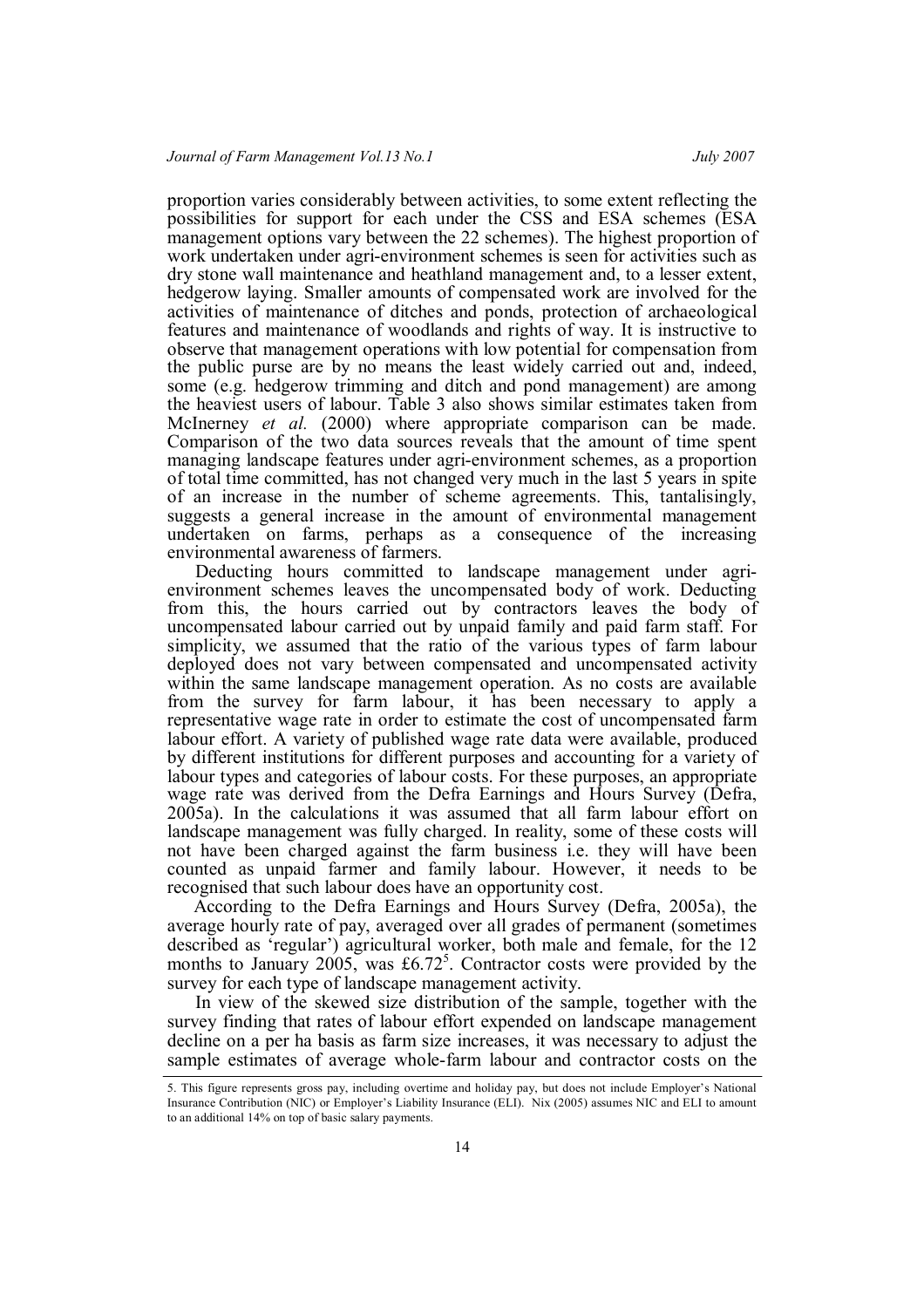basis of the true size distribution, before the figures could be raised to the national level (England). This was done by calculating the average whole-farm cost of uncompensated labour and contractors for the farms in each size group separately, then weighting each of the whole-farm values by the number of holdings in each size class, as revealed in the June 2003 Census (Defra, 2005b). This calculation is shown in Table 4.

After adjusting for the unrepresentativeness of the sample farm size distribution, the average cost of uncompensated labour and contractors is

| Farm size group | (A)<br>Cost of uncom-<br>pensated labour -<br>all sources <sup>1</sup><br>$(f/\text{farm})$ | (B)<br>Number of hold-<br>ings in 2003 June<br>Census ('000) | $(A * B)$     |  |
|-----------------|---------------------------------------------------------------------------------------------|--------------------------------------------------------------|---------------|--|
| $\leq$ 20 ha    | 836.2                                                                                       | 114.7                                                        | 95916.14      |  |
| $20 - 49$ ha    | 1681.1                                                                                      | 25.8                                                         | 43372.38      |  |
| $50 - 99$ ha    | 1596.0                                                                                      | 21.2                                                         | 33835.20      |  |
| $\geq 100$ ha   | 2426.3                                                                                      | 26.2                                                         | 63569.06      |  |
| Total           |                                                                                             | 187.9 $(C)$                                                  | 236692.78 (D) |  |
|                 |                                                                                             |                                                              |               |  |

*Table 4. Calculation of a weighted national average cost of uncompensated labour and contractors per farm, based on Defra labour rates*

1. Estimated cost of paid and unpaid labour plus contractors costs.

revealed as £1,259.67 per farm per annum. Raising these costs to the national level is simply a matter of multiplying the average whole farm cost by the number of farms in England. Unfortunately, official data is only for 'holdings' and farm businesses can contain more than one holding.

True labour and contractors cost per farm  $(D / C)$   $\qquad \qquad$  £ 1259.67

No recent official published data exist on the number of holdings on farm businesses, but the authors' own analysis of data from the Farm Business Survey for 2003 suggests that the average farm business is made up of around 1.1 holdings. This implies that a maximum of one in ten farms in the Farm Business Survey are multiple holdings, although the actual rate will be slightly less than this as some of these 'multiples' will be made up of more than two holdings. This estimate equates fairly closely with an estimate provided by MAFF, and quoted by McInerney *et al*. (2000), that one in eight farm businesses recorded in the June Census were made up of multiple holdings. As there were 187,900 holdings of all sizes in England in 2003, this suggests there are 170,818 farm businesses. From this, the farming industry's voluntary, uncompensated labour contribution to the environment each year in England can be calculated at £215m, before other inputs, such as machinery, are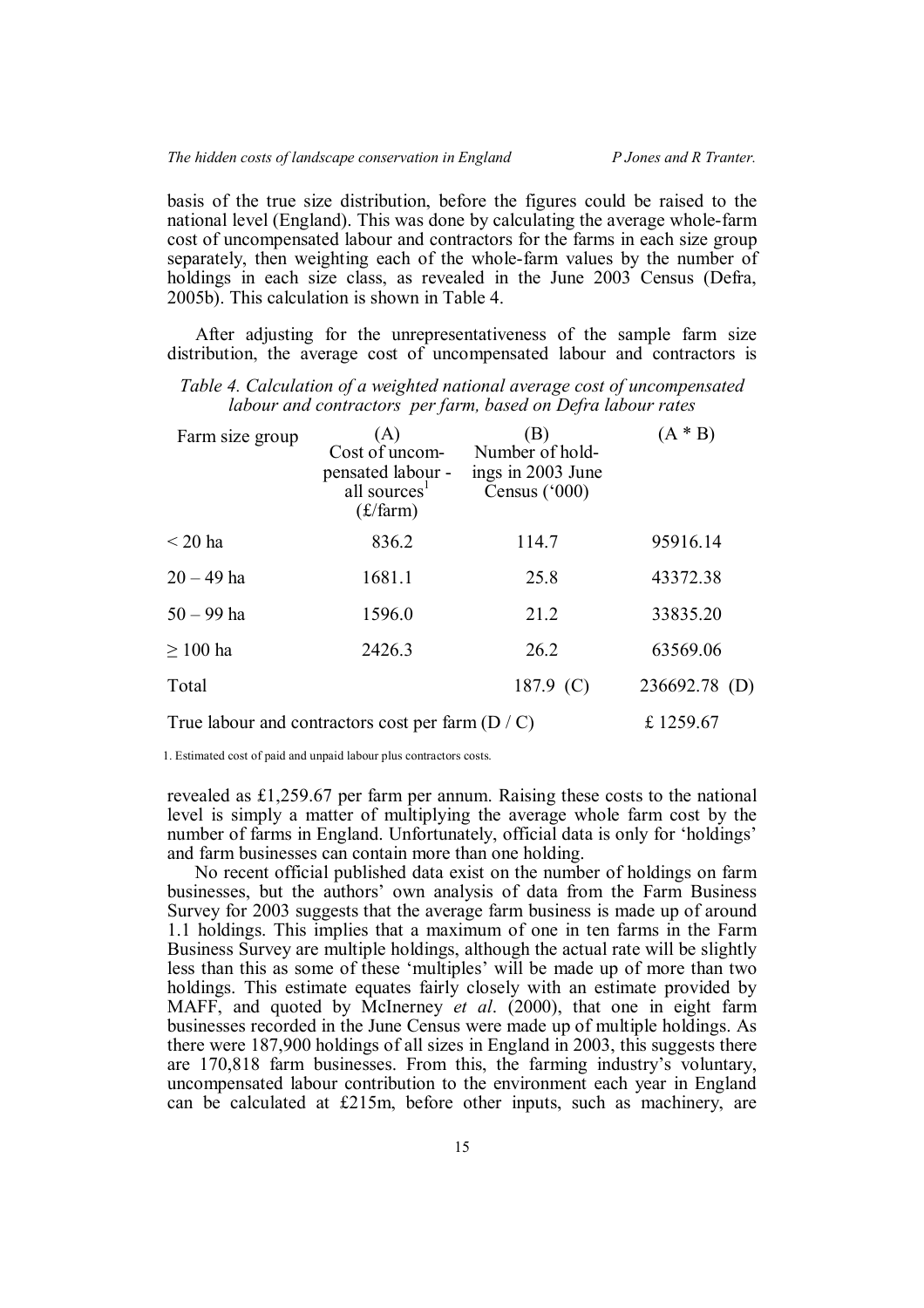## considered.

Table 5 shows how this national total cost is distributed over the various landscape management tasks. As can be seen, more than a fifth of this total is dedicated to hay meadow management, ahead of hedgerow trimming, which is ranked second. Hay meadow management does not, in fact, incur the largest

*Table 5. Estimated value of uncompensated labour and contractor time spent on each landscape management task for England*

|                               | $\pounds$ m |
|-------------------------------|-------------|
| Hay meadows/grassland         | 45.3        |
| Hedgerows (trimming)          | 42.3        |
| Hedgerows (laying)            | 20.7        |
| Ditches / ponds               | 24.8        |
| Farm buildings                | 24.4        |
| Woodlands / trees             | 22.6        |
| Dry stone walls (maintenance) | 11.4        |
| Field margins                 | 7.3         |
| Dry stone walls (rebuilding)  | 5.6         |
| Rights of way (footpaths)     | 5.9         |
| Archaeological sites          | 1.6         |
| Moorland                      | 1.0         |
| Rights of way (bridleways)    | 1.2         |
| Wetlands                      | 0.9         |
| Heathland                     | 0.2         |
| Total <sup>1</sup>            | 215.2       |

1. Column may not sum to the total due to rounding error.

average labour time expenditures per farm (which is for hedgerow trimming) but, when aggregating to the national level, the importance of hay meadow management increases, due to the predominance of this category of work on very small farms (i.e. farms of less than 20 ha) and the numerical preponderance of this class.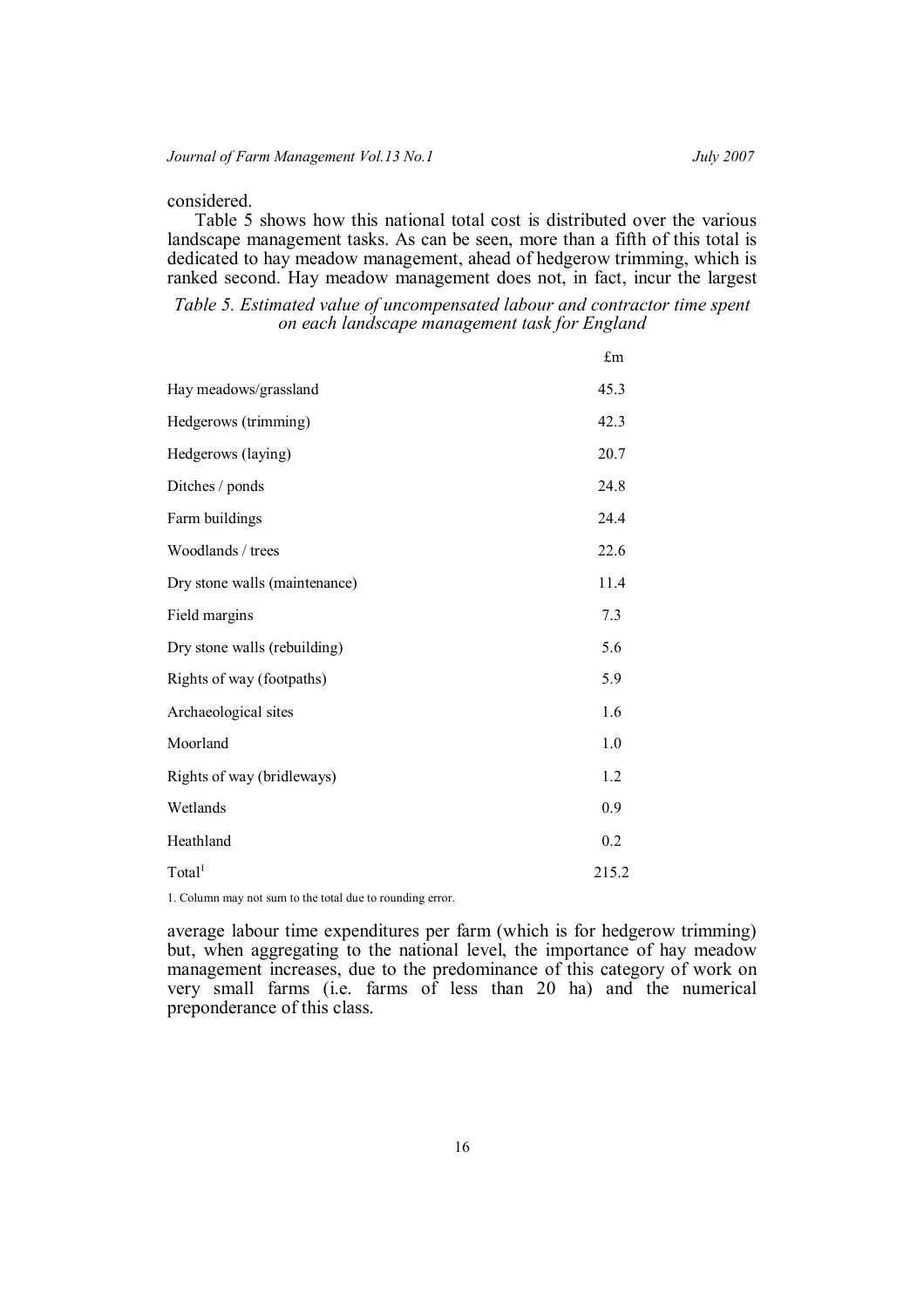## **Discussion and conclusions**

Opportunities for compensation under agri-environment schemes do not seem to determine which landscape management operations are most commonly carried out, or the amount of time devoted to them, as the most commonly reported activities have high rates of voluntary participation by farmers. This fact strongly suggests that public funding is not driving the pattern of landscape management carried out on farms, at least not at present. This pattern may, of course, change to some extent with the introduction of the new ESS.

The greater part of the work time allocated to landscape management is derived from family and farm labour, but there is significant use of contractors for particular management operations, particularly those requiring specialist skills or equipment, for example, modern hedgerow trimmers and excavators for drainage and ditching work. The extensive use of contractors, at a considerable cost, implies that these landscape management operations are not simply an afterthought, or a way of putting slack farm labour to work during quiet periods but, rather, they probably represent effort that farmers see as making an important contribution to their farming goals with these, in turn, possibly being derived from pro-environmental attitudes, values and emotional feelings of duty and care. However, it should not be forgotten that this recent landscape management activity has been carried out over a period of great financial, institutional and policy change for English farmers which has necessitated much social and structural adaptation. In its wake, Lobley *et al.* (2005) have shown that much stress has been caused to farm families.

The research reported here showed that the expenditure incurred annually by English farmers on landscape management that goes uncompensated appears to exceed £215m, which is 132% of the total agri-environment funding in 2004 of £163m. Looking at the landscape management operations being reported in the survey, it is impossible to presume that these are to any great extent being driven by financial incentives, or by regulatory action. This leads to the obvious conclusion that farmers are voluntarily contributing to the public good as a consequence of their own goals and motivations and that the value of this to society, in monetary terms in 2004, was more than the total public expenditure on environmental improvements under the Rural Development Regulation during that same year. Clearly, why farmers are doing this is an issue worthy of further investigation.

The cost of labour (both paid and unpaid) and the hire of contractors would not be the only expenditures incurred by farmers as a consequence of their voluntary landscape management activities. There would, in addition, be use of tractors and other farm equipment as well as fuels and materials of many kinds. For maintenance activities alone (not capital expenditures), McInerney *et al.* (2000) estimate labour and contract costs at some 69% of total costs, meaning that the labour and contractor cost totals reported here would need to be increased by 45% to reflect total costs. It should also be pointed out that, in addition to these expenditures, which contribute little or nothing to agricultural returns, additional financial losses may also be incurred as a consequence of these landscape management activities, in the form of the opportunity costs where labour, capital and land have been re-deployed away from income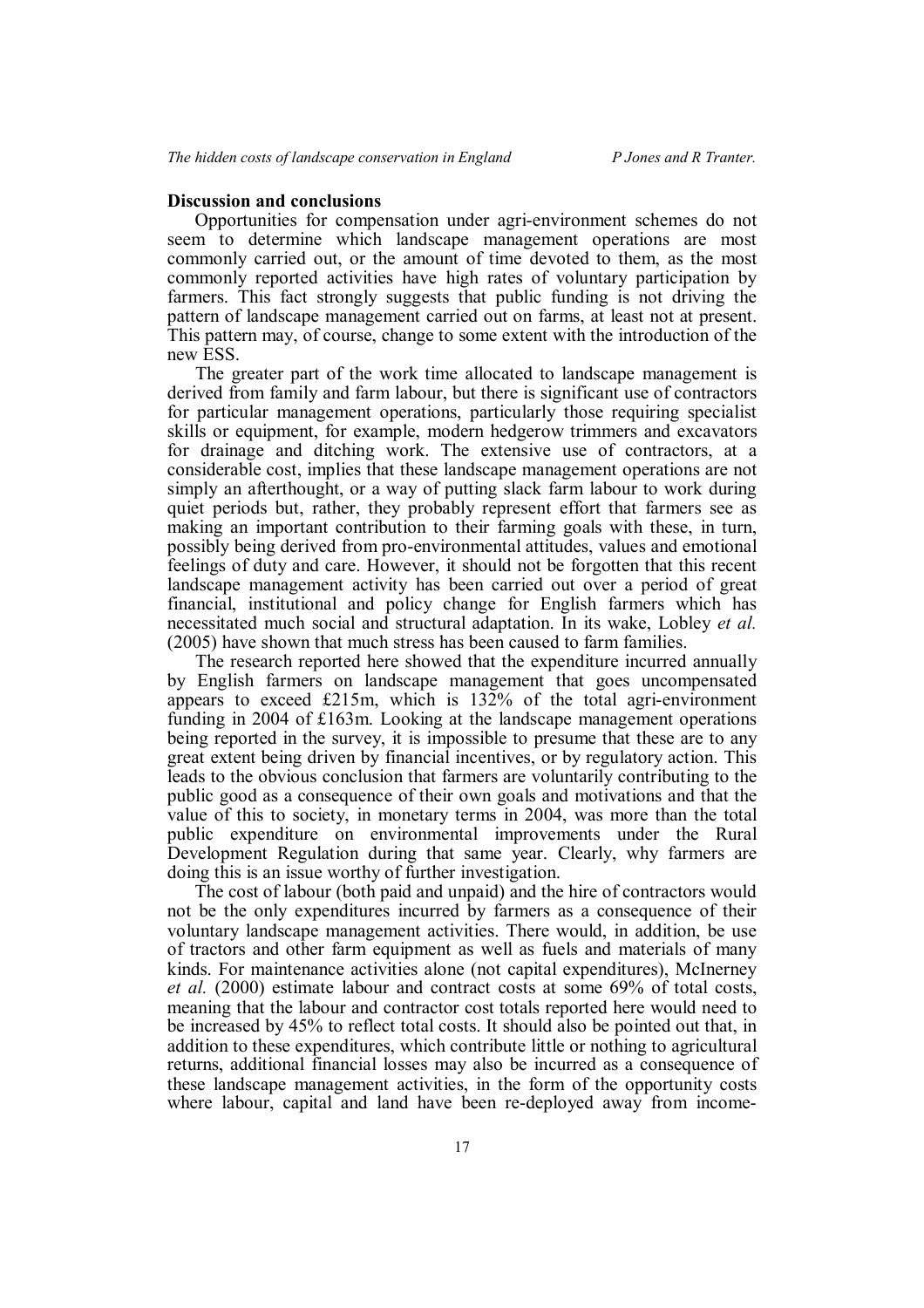generating farming activities. Assuming that these labour resources cold be put to productive use, on an opportunity cost basis, losses to agriculture as a consequence of landscape management activities may be as much as double the incurred costs reported here.

The choice and scale of landscape management work is not, to a large extent, being determined by the availability of public funding. Rather, it is made possible by the availability of other revenue sources, including enterprise margins and direct payments from the European Union's Pillar I and the willingness of farmers to transfer money from these sources. This evidence, that farmers are already transferring such large sums from their farm incomes to landscape conservation, raises a number of interesting questions. First, 'will landscape management work on this scale be maintained if farm incomes decline?' The obvious suggestion is that, if farm incomes (from whatever sources) decline, resources committed to landscape management will also decline, if they are not replaced *pro rata* by agri-environment scheme spending.

Second, 'how likely are farm incomes to decline?' This is a contentious issue, with differences of opinion on all sides. The CPRE & NFU (2006), for example, argue that proposed cuts in direct subsidies already in the pipeline through the recent CAP reform will depress farm incomes to the extent that negative effects on landscape management will be felt $6$ . Of course, this view runs counter to the official Defra line (Defra  $\&$  H M Treasury, 2005), which argues that loss of support will, in turn, put downward pressure on costs and farm asset values (particularly land), and that farm incomes will then quickly recover. They cite recent examples of cuts in income support from New Zealand, Canada, Australia, South Africa and Sweden and what then happened as examples backing their case.

The reasonableness of the Defra position depends largely on the assumption that the cost of agricultural assets, particularly land, will fall. Current official land market statistics are unreliable indicators, as these relate to the period around the implementation of the Single Farm Payment, at which time the number of land sales was down considerably from recent years. However, largely anecdotal evidence suggests that the recent increased volume of land sales has been accompanied by firm, if not rising, land prices due to scarcity of supply and high demand, particularly from people outside farming.

Third, 'if incomes do decline, will increased spending through agrienvironment schemes compensate for lost voluntary investment in landscape management?' A significant proportion of the cuts in direct income would be due to national modulation, where the monies would be transferred into agrienvironment schemes, such as the ELS. Therefore, the answer to the question will depend on

- the scale of the cut back in voluntary investment in landscape management and
- the size of agri-environment spend.

<sup>6.</sup> It might also be argued that significant further declines in NFI might bring some environmental benefits by, for example, reducing the incentive for intensive cultivation of marginal land and limiting land reclamation.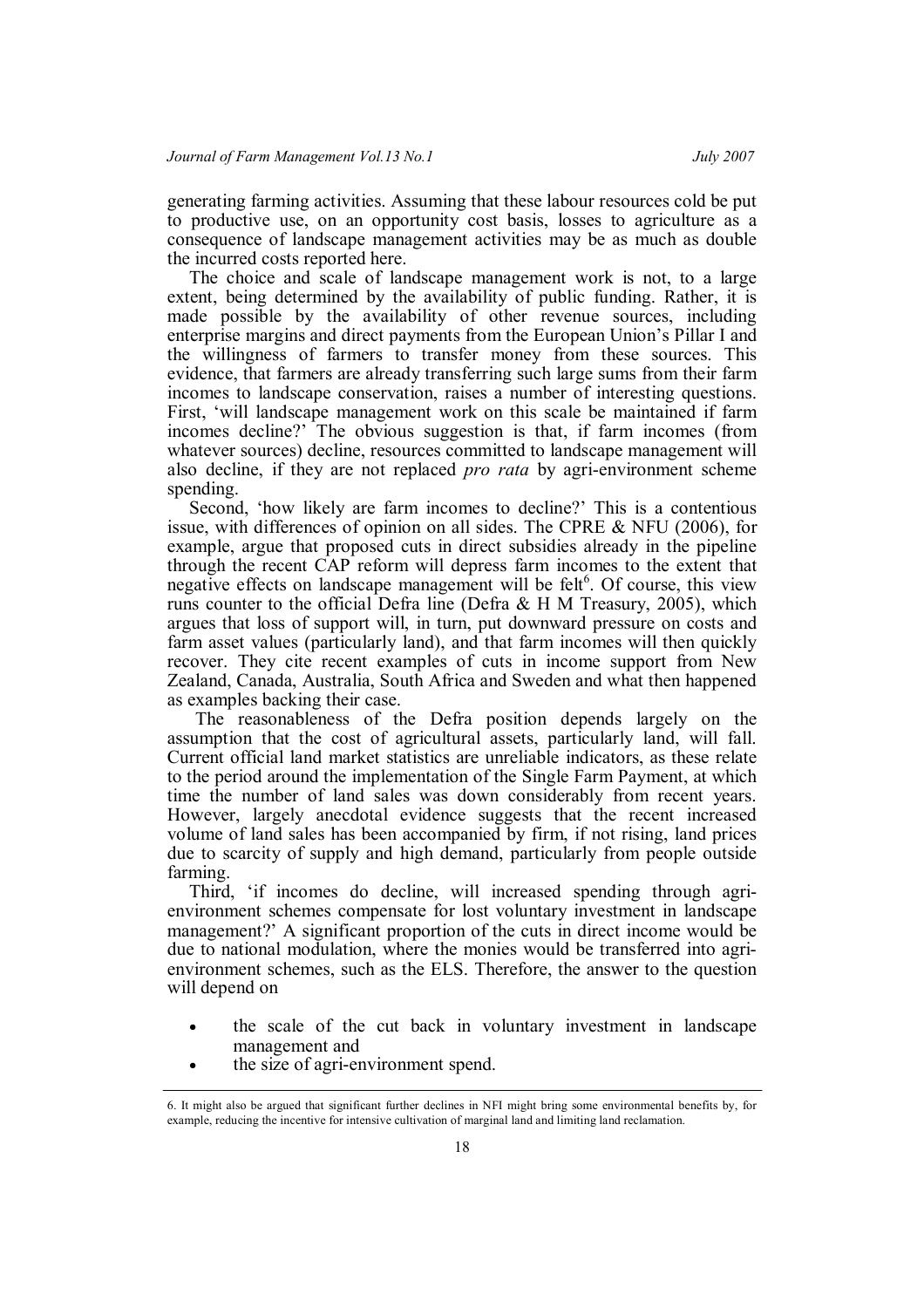Using 2004 data as a reference, it can be conservatively assumed that a 25% reduction in voluntary landscape management activity would amount to a loss of investment of around £50m in England. Assuming that around half of ESS spending relates to landscape management activities, then ESS spending would have to increase by £100m just to achieve parity. Defra are assuming that *total* ELS spend by 2008/9 will be around £190 millions (Defra and H M Treasury, 2005). The size of the voluntary investment in landscape management relative to agri-environment scheme spending on the same tasks, suggests that even modest percentage declines in the former would not, on the basis of current spending plans, be compensated for by the latter.

Fourth, 'if farm incomes don't decline, will the ELS add to the body of landscape management work carried out and, if so, by how much?' The jury is still out on this, but a recently released statement from Defra (Defra, 2006b), based on an interim assessment of the ELS (the full report is due in June 2007) suggests that 60% of farm conservation work carried out under the Scheme (this would also include work other than on landscape management) was already being done before entry into the Scheme. This echoes the twelve year old findings of Morris and Potter (1995) who found that there was a core of farmers who were largely motivated by conservation issues and not just the financial position of their businesses.

Finally, our conclusions and main findings can be summarised as:

- some 90% of farmers surveyed reported that they expend time on at least one landscape management operation, of which between 71% (hedgelaying) and 100% (archaeological sites) is uncompensated;
- the activities most frequently undertaken by respondents were hedgerow management, ditching, hay meadow/grassland operations and rights of way maintenance;
- most landscape management operations were undertaken by family or direct farm labour;
- around 80% of landscape management work was uncompensated and this figure was fairly consistent over farm size and farm type categories;
- there appeared to be no major undersupply of key landscape management skills within 10 miles or so of most farms with the likely exceptions of dry-stone wallers and specialist builders;
- and the average annual cost per farm business for uncompensated works was calculated to be in the region of £1,260.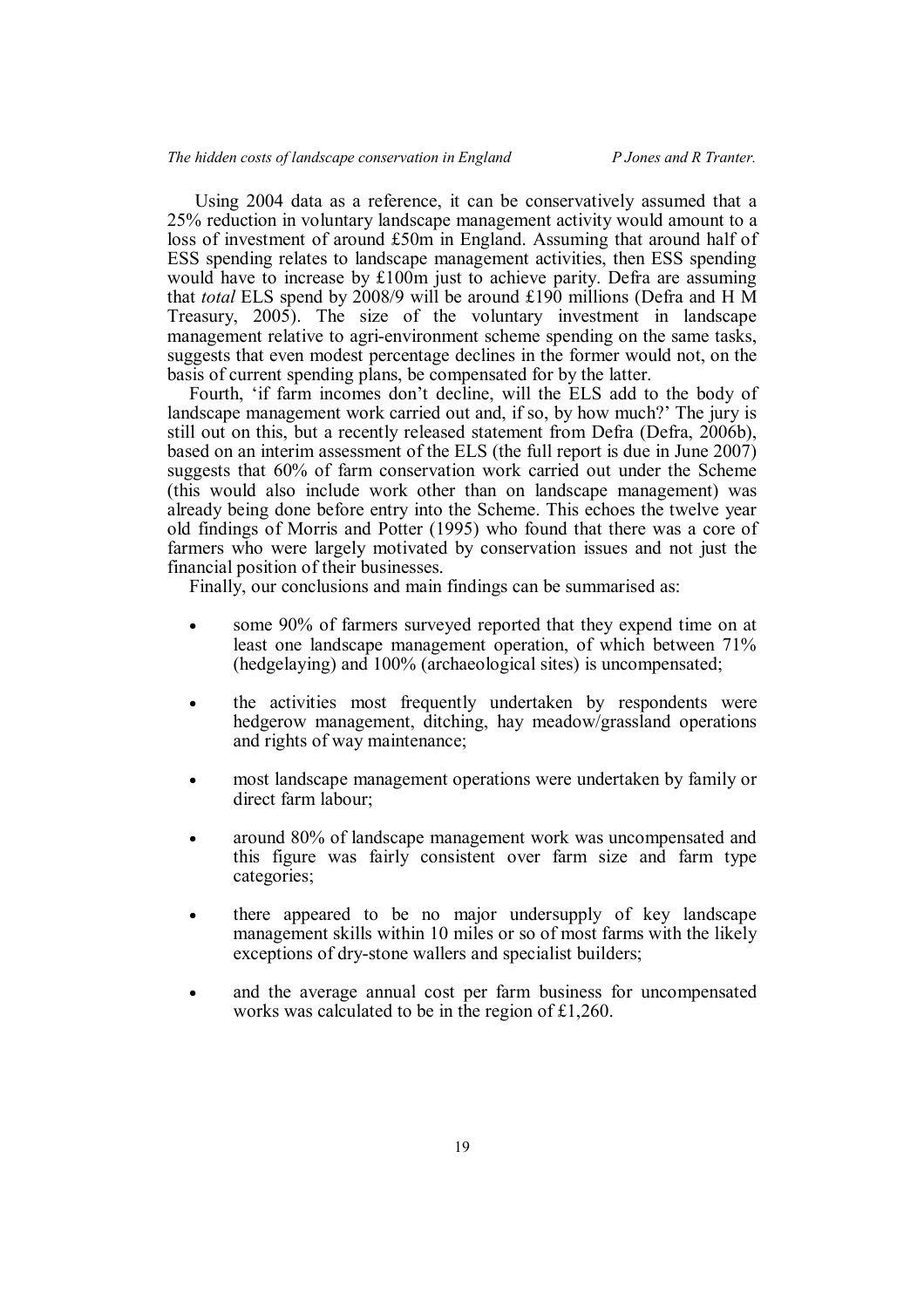#### **References**

Beedell, J.D.C. and Rehman, T. (1999) Explaining farmers' conservation behaviour: why do farmers behave the way they do? *Journal of Environmental Management,* 57, 165-176.

Beedell, J.D.C. and Rehman, T. (2000) Using social-psychology models to understand farmers' conservation behaviour. *Journal of Rural Studies,* 16, 117 -127.

Commission of the European Communities (1997) *Agenda 2000. The future for European Agriculture.* Directorate-General of Agriculture (DG VI). CEC, Brussels.

CPRE and NFU (2006) *Living landscapes: hidden costs of managing the countryside.* CPRE & NFU, London.

Defra (2005a) *Statistical Digest To Support the 2005 Agricultural Wages Board. Food Chain Analysis 4, Surveys, Statistics and Prices*. Defra, London.

Defra (2005b) *Agriculture in the UK 2004*. Defra, London.

Defra (2006a) *Rural affairs: Environmental stewardship – latest news.* Defra, London. Available from: http://www.defra.gov.uk/erdp/schemes/es/ default.htm [Accessed 3 July 2006].

Defra (2006b) *Summary of the Interim report on Initial Evaluation of Environmental Stewardship.* June 2006. Available at: http://www.defra.gov.uk/science/project\_data/DocumentLibrary/MA01028/ MA01028\_3736\_EXE.doc

Defra and H M Treasury (2005) *A Vision for the Common Agricultural Policy.* London, HMSO.

Gasson, R. (1973) Goals and values of farmers. *Journal of Agricultural Economics,* 24, 521-542.

Gasson, R. and Potter, C. (1988) Conservation through land diversion: a survey of farmers' attitudes. *Journal of Agricultural Economics*, 39, 340-351.

Gilder, P. (1987) The cost of on-farm conservation. *Farm Management,* 6, 221 -230.

Jones, P.J., Tranter, R.B. and Wooldridge, M.J. (2006) *Living landscapes: hidden costs of managing the countryside.* CAS Report 17. Centre for Agricultural Strategy, University of Reading.

Lobley, M., Potter, C., Butler, A., Whitehead, I. and Millard, N. (2005) *The wider social impacts of changes in the structure of agricultural businesses.* A